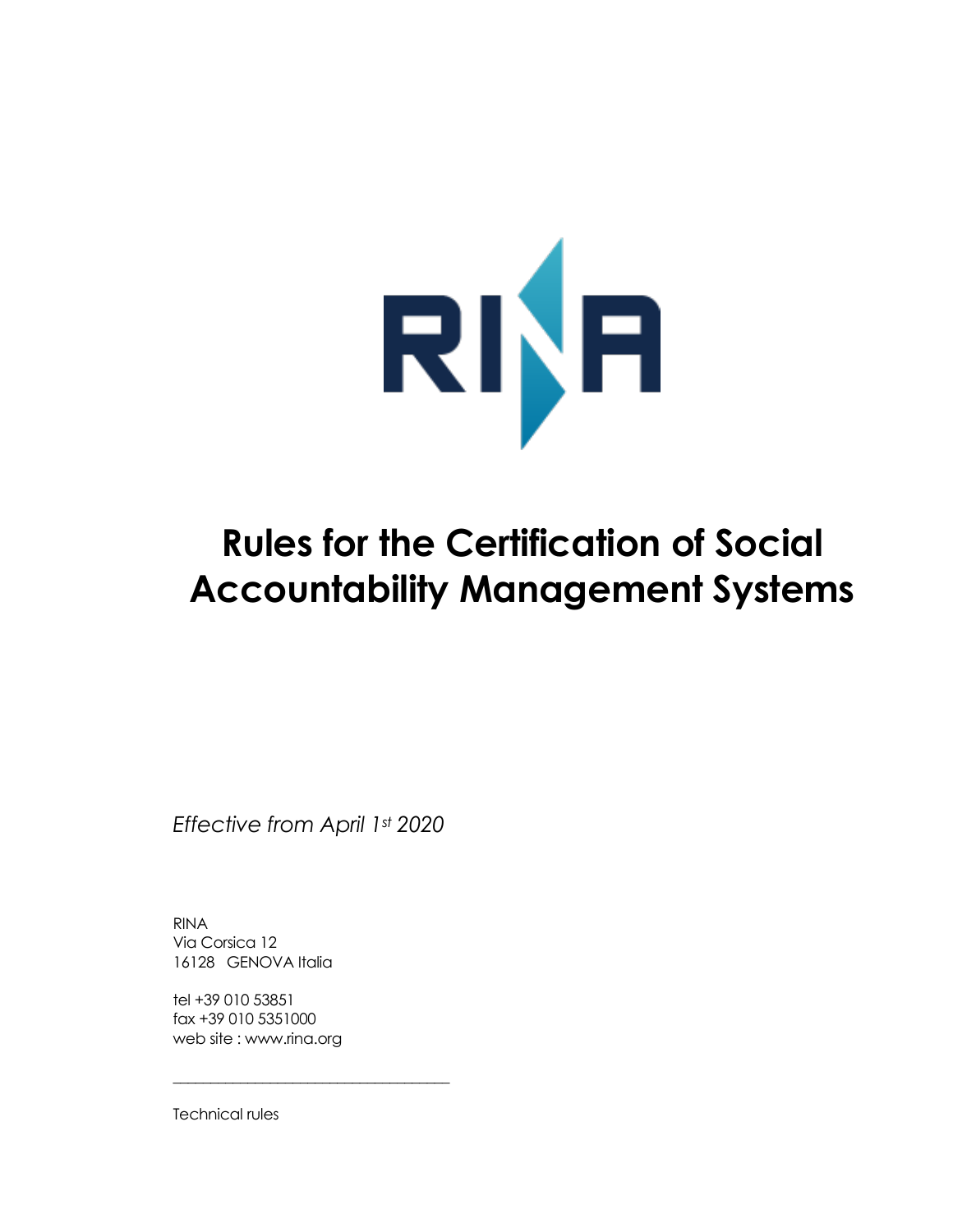

## **TABLE OF CONTENTS**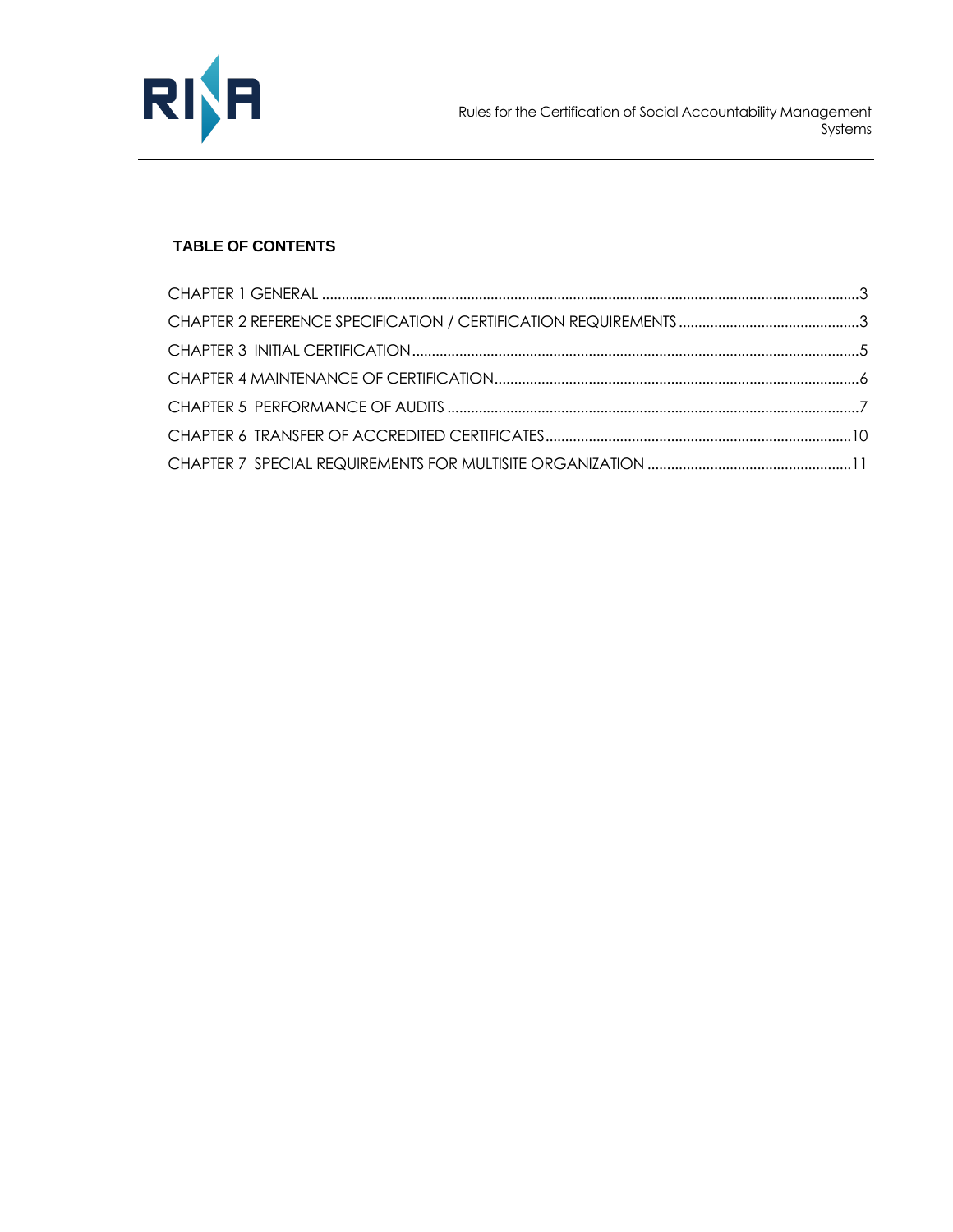



# <span id="page-2-0"></span>**CHAPTER 1 GENERAL**

1.1

These Rules define the additional and/or substitutive procedures applied by RINA for the certification of Social Accountability Management Systems in relation to what is already defined in the General Rules for the Certification of Management Systems

1.2

RINA issues certification in accordance with the requirements of the UNI CEI EN ISO/IEC 17021-1:2015 Standard and of SAAS Procedure 200:2019, to organisations whose Management System has been recognised as fully conforming to all the requirements of the SA 8000:2014 Specification, issued by SAI (Social Accountability International) and available on the RINA website [\(www.rina.org\)](http://www.rina.org/), on the SAI website www.sa-intl.org or on the SAAS (Social Accountability Accreditation Services) website [www.saasaccreditation.org](http://www.saasaccreditation.org/) .

#### 1.3

In addition to what is stated in the General Rules for the Certification of Management Systems in point 1.3, for Social Accountability Management Systems Organizations without active operations or significant assets (i.e. Shell Companies) are prohibited from being certified to SA8000. Therefore any organization that applies for SA8000 certification shall have been actively engaged in its stated business for at least 6 month prior to its application for SA8000 and shall demonstate to have active contracts at the time of certification.

## 1.4

For any additional requirement not specifically indicated in this document, reference shall be made to SAAS Procedure 200:2015 available on SAAS website[\(www.saasaccreditation.org\)](http://www.saasaccreditation.org/).

# <span id="page-2-1"></span>**CHAPTER 2 REFERENCE SPECIFICATION / CERTIFICATION REQUIREMENTS**

2.1

Organisations wishing to obtain RINA certification for their Social Accountability Management System must first and henceforth satisfy the requirements of SA 8000:2014.

2.2

Instead of what is stated in the General Rules for the Certification of Management Systems in point 2.3, for Social Accountability Management Systems, Conformity of the Management System with the reference standard is verified by means of an audit programme comprising:

• an initial audit in two stages,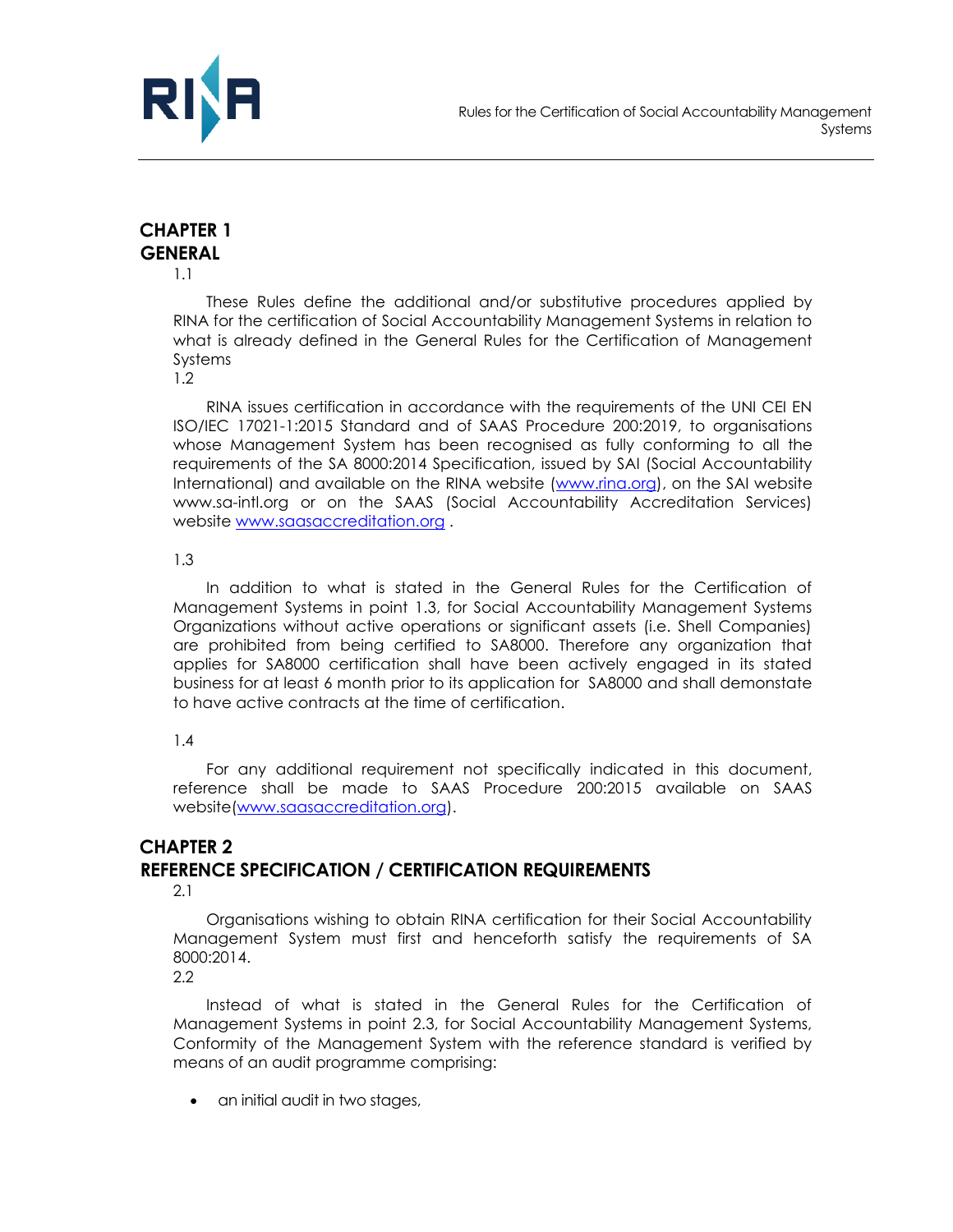

- Semi-Announced surveillance audits annually starting from 6 (six) months from the date of conclusion of the second certification stage (see what is indicated in § 5.3 of this regulation)
- Follow-up Review / Recertification Follow-up review audits at least annually starting from the end of the second certification stage (see what is indicated in § 5.4 of this rules)
- surveillance audits at least annually starting from the sixth month starting from the closing date of the second certification stage
- a certification renewal audit after 30 months from the closing date of the second certification stage.

For exceptions referring to "multi-site certifications, see what is indicated in § 7

The following are considered when establishing the audit programme: the size of the organisation, the scope and the complexity of the Management System, the products and processes, the level of effectiveness of the Management system and previous audit results, and any certificates already issued to the customer or other audits already performed.

#### 2.3

In addition to what is stated in the General Rules for the Certification of Management Systems, for Social Accountability Management Systems, Companies are expected to perform a Management System Self Assessment (SA) on SAI online platform (*https://database.sa-intl.org)*

Management Systems Self-Assessment is performed by an organisation seeking or maintaining SA8000 certification as a reflection of that organisation's management system maturity in order to provide benchmarking and insight to help the organisation identify areas for improvement. Results of self-assessments remain the property of the organisation performing them.

Management Systems Self-Assessment are to be completed by an applicant or certified organisation within 6 months prior to a Stage 1 or Recertification Audit only. The organisation may also conduct additional SAs at any time of its choosing.

The organisation is not obliged to share its SA scores with RINA because SA scores are not a component of the SA8000 certification program.

Costs and fees related to Social Fingerprint are charged to the client directly by the Accreditation Body, in charge of this service.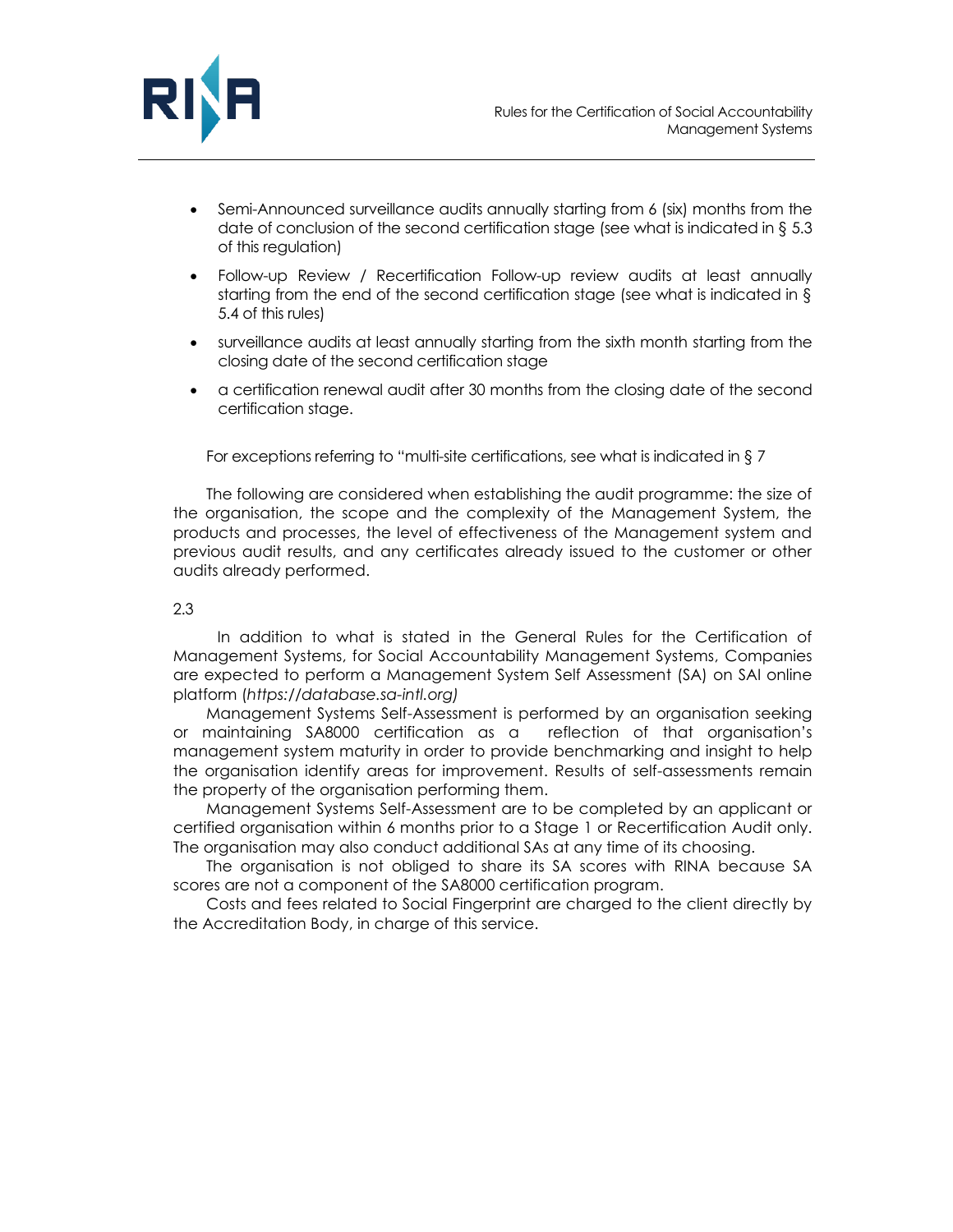

# <span id="page-4-0"></span>**CHAPTER 3 INITIAL CERTIFICATION**

3.1

In addition to what is stated in the General Rules for the Certification of Management Systems in point 3.1, for Social Accountability Management Systems, Companies shall provide to RINA, together to what is foreseen in the document "Informative Questionnaire", some additional information reported in the document annexed thereto. This information includes:

- Presence of present or past legal actions against the organization
- Presence of grievances, legal proceedings and other complaints for a period of time of art least six month before the request for certification
- Evidence of the existence of valid contracts with its clients and the business continuity in the six months prior to the request for certification

#### 3.2

In addition to what is stated in the General Rules for the Certification of Management Systems under point 3.2 for Social Accountability Management Systems, RINA prior to the certification audit, will check that the applicant Organization does not have a recent or pervasive history of major unaddressed violations with regards to any elements of the sa8000 standard.

This research will be carried out using RINA internal database as well as documents and information publicly available and may include meetings with "interested parties" in order to acquire advance information on the most common types of problems in the area in which the organisation operates.

During the meetings, the interested parties are unaware of the name(s) of the organisation(s) which has/have applied for certification. The minutes of the meeting, prepared by the RINA Operational Area, may be sent to the Accreditation Body.

Based on the information collected and the documentation provided, RINA reserves in any case the possibility to refuse the request for certification of the company.

#### 3.3

Together with or following the certification request, the organisation is to send RINA the following documents, in addition to what is stated in the General Rules for the Certification of Management Systems in point 3.4:

- a Social Accountability Management manual describing the organisation's social policy, aims and Social Accountability Management System (latest valid version);
- organisation chart with names;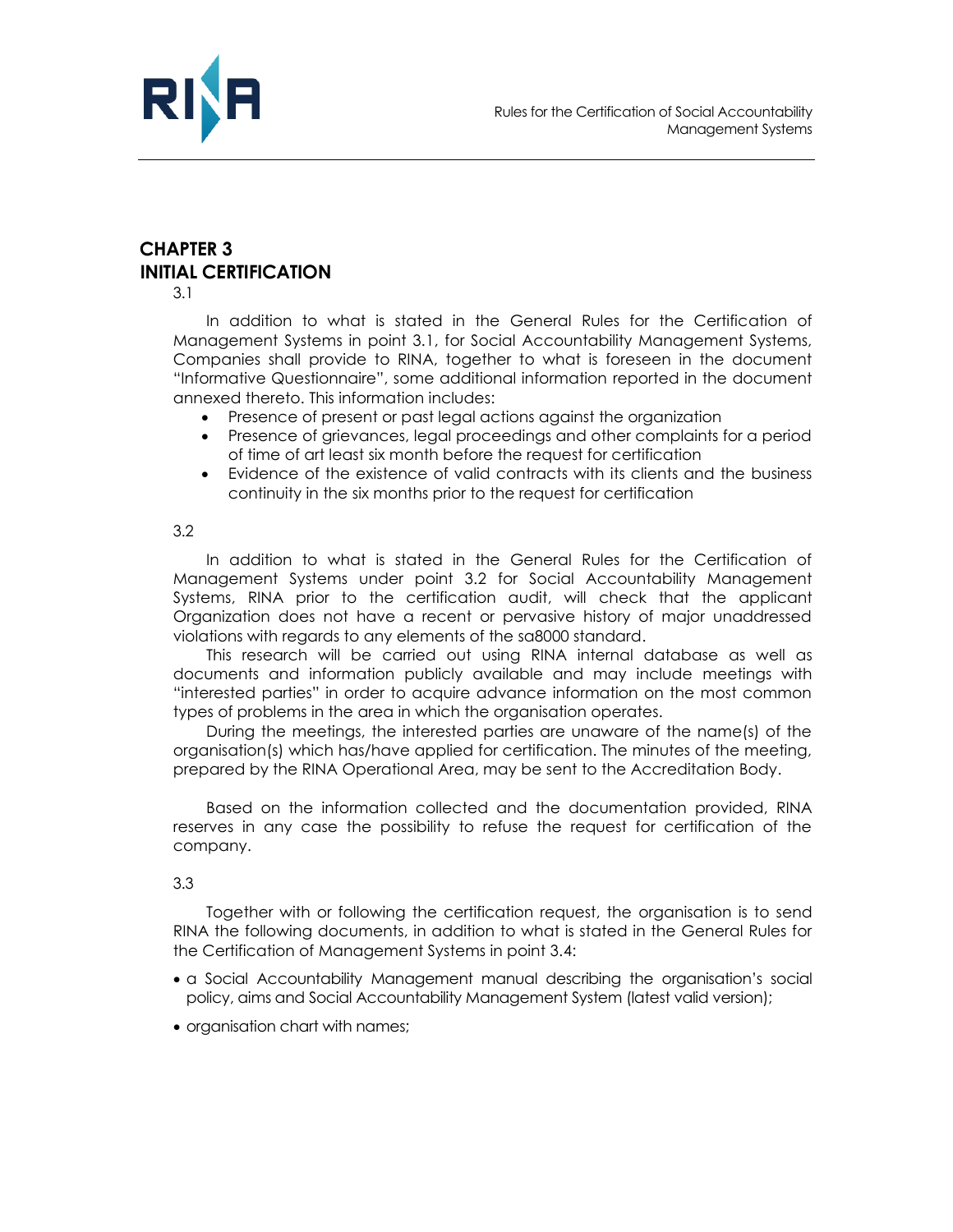

- a list of applicable Social Accountability laws in the country where the production site is located;
- data concerning the organisation's minimum and maximum wages, examples of contracts, a copy of agreements signed with trade unions;
- supplier control plan (meaning the planning of actions regarding suppliers which specify the methods and activities related to awareness, involvement and control including time required, resources, responsibilities);
- self-assessment questionnaire on the organisation's Management System (downloadable from the RINA web site www.rina.org

## <span id="page-5-0"></span>**CHAPTER 4 MAINTENANCE OF CERTIFICATION**

4.1

As well as what is stated in point 4.2 of the General Rules for the Certification of Management Systems, for Social Accountability Management Systems, the organisation must keep records of:

- any reports and/or complaints received from interested parties concerning the aspects covered by SA 8000:2014;
- any observations or reports from national or local authorities responsible for controlling occupational health and safety and staff management aspects;
- any disciplinary measures taken;
- any other record certifying compliance with the requirements of the SA 8000:2014 specification

and must make them available to RINA, together with the relative corrective action implemented, during the periodic audits.

## 4.2

In addition to what is stated in point 4.4 of the General Rules for the Certification of Management Systems, for Social Accountability Management Systems, RINA will have the possibility to perform duplicate audits on-site each year. A duplicate audit in principle repeats the audit that was performed previously to check if the audit findings are credible. The audit won't be charged to client as part of the three years audit plan. All the costs related to this activity will be borne by RINA.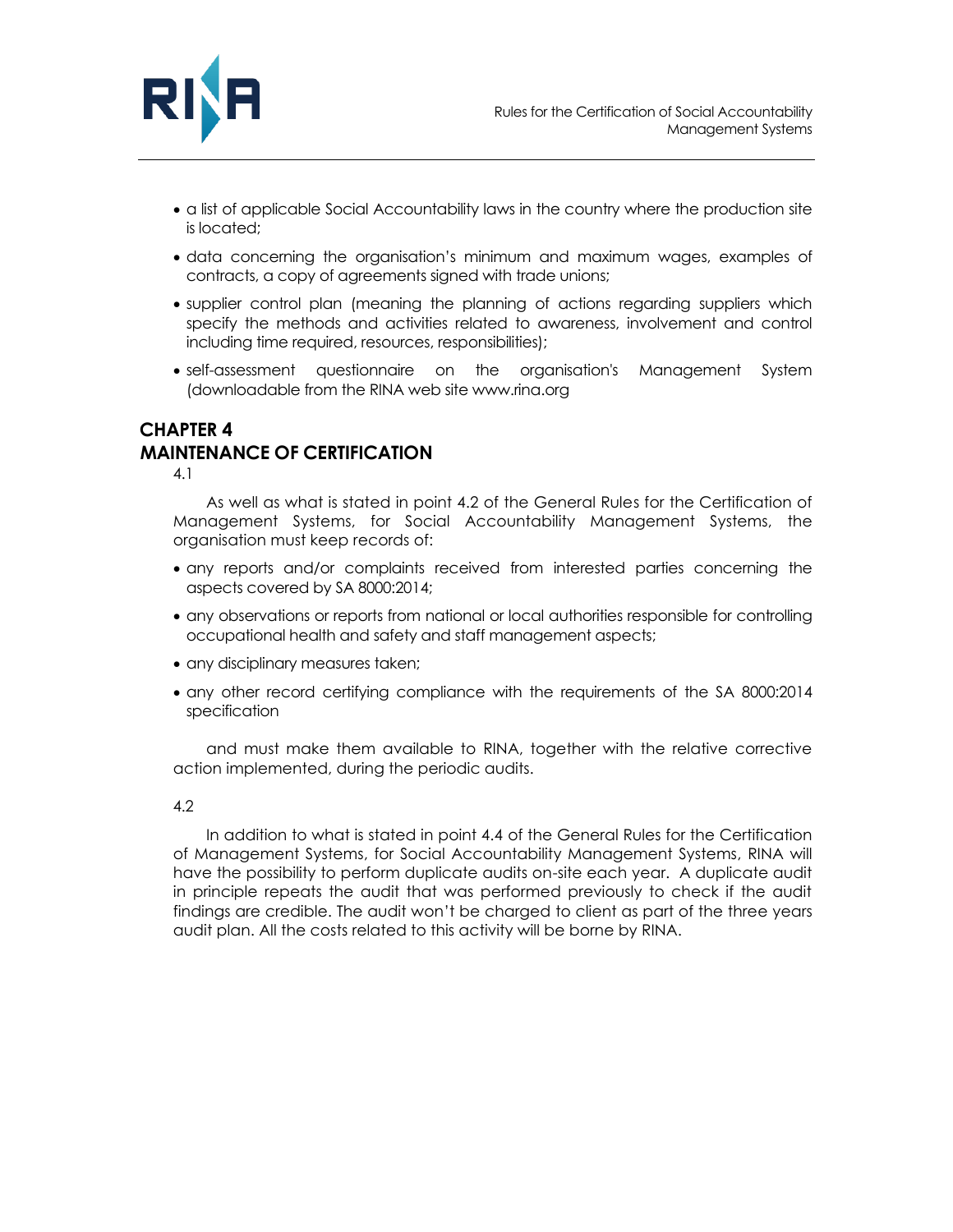

# <span id="page-6-0"></span>**CHAPTER 5 PERFORMANCE OF AUDITS**

5.1

5.1.1

In addition of what is stated in the General Rules for the Certification of Management Systems in point 6.1, for Social Accountability Management Systems and as established by the Accreditation Body, during the stage 2 and recertification audit the auditor will collect some photographic as a record of the audit. During the surveillance audits photographic evidence will be acquired only in the event of variations.

These evidences will include at minimum:

- Place (s) of exposure of the SA8000 standard
- Place (s) of display of RINA and SAAS contact information
- Buildings / premises
- Workstations / production areas
- Dorms
- Canteens / places of consumption of meals
- Place of display of the Policy
- Chemical storage areas
- Evacuation tests
- **Emergency exits**
- Warehouse
- Support structures (eg waste water treatment, boiler, generator)
- Attendance system
- Work in progress
- Any non-conformities found in the H&S area
- **Best Practice**
- Operating sites
- All organizational documents reviewed as part of management systems
- Personal protective equipment
- Fire-fighting equipment

The photographic evidences, chosen on the basis of Company's processes and activity, will not include any proprietary process, individual worker or sensitive documents related to the organization or any of its employees.

These evidences will be kept confidential within RINA internal database and used exclusively for the certification purposes.

At the end of the audit, the Client will be able to view the photographs collected by the auditors. However consent to the collection of photographic images as described above cannot be denied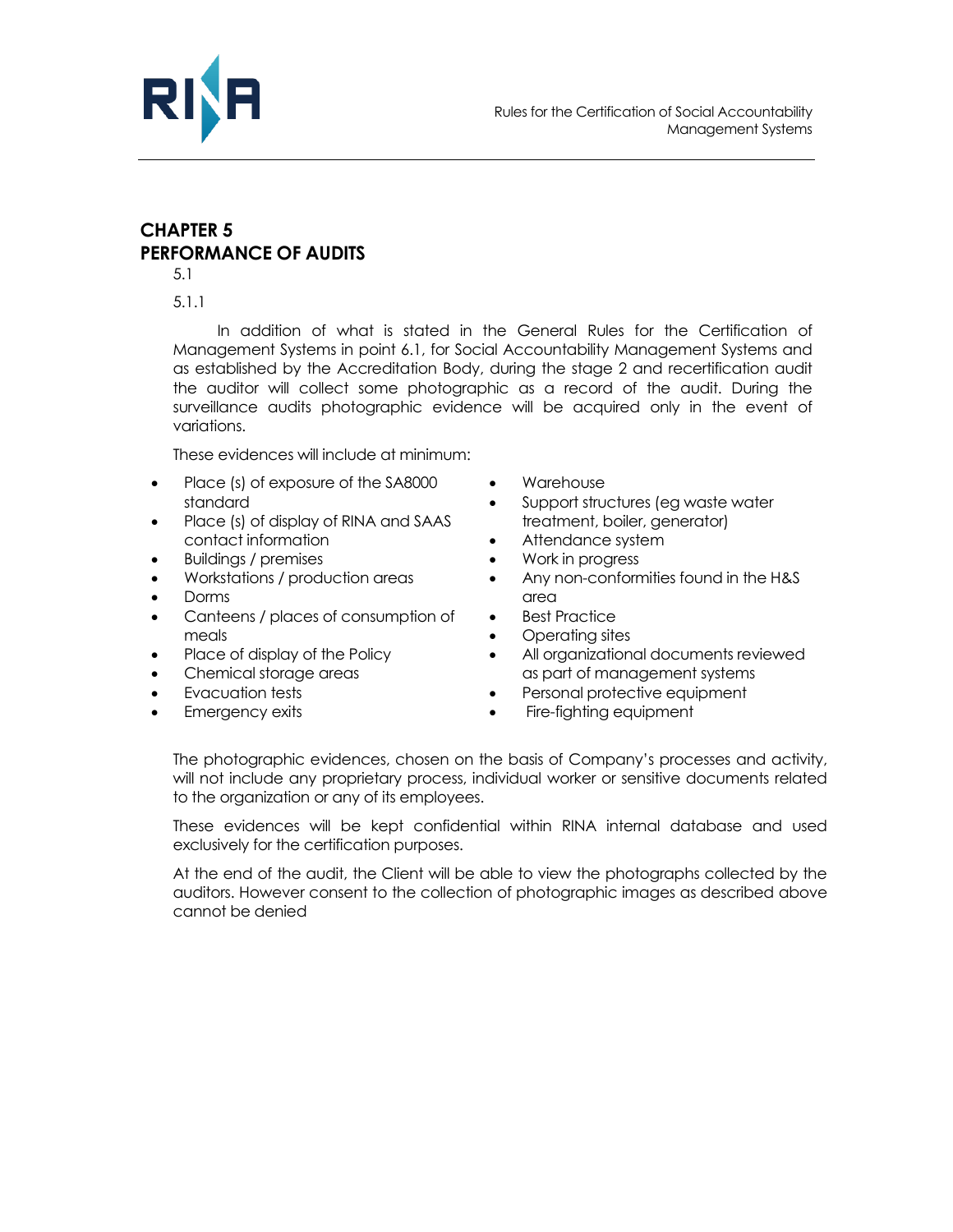

## 5.1.2

In addition of what is stated in the General Rules for the Certification of Management Systems in point 6.1.3 for Social Accountability Management Systems the Non conformities already foreseen are integrated with the following type of non-conformity:

- Critical Non conformity: a grievous breach of the SA8000 standard that results in an immediate severe impact to individual rights, workers lives and safety or in presence of a major non conformity (type A) that has not been addressed or for which no significant improvement has been verified by the audit team during the supplementary audit. The corrective action for a critical NC shall be proposed within 1 week and performed within 1 month. During this period the certificate issued to the company will be suspended until the critical NC is effectively closed
- Time Bound non conformity: a special non conformity that can only be raised against point 8 and 9 of the relevant standard, as a result of evidence and findings that show that the organisation meets local law but not the higher requirements of SA8000:2014 standard or vice versa. Only in this case the necessary corrective actions put in place by the organisation may be implemented, differently from what happens for the minor non-conformities (type B) in a period of time comprised between 18 and 24 months maximum. RINA will check the progress of the actions for the closure of the problems highlighted every six months

Corrective actions for major Non-conformities (see General Rules for the Certification of Management Systems) must be implemented within 3 months and for Minor Non-Conformities within 6 months

## 5.1.3

In addition to the provisions of the General Rules for the Certification of Management Systems in point 6.1.5, for Social Responsibility Management Systems, in the presence of a critical non-conformity, the validity of the Certificate of conformity will be immediately suspended in accordance with the provided by the "General contract conditions for the certification of systems, products and personnel" and what is established in chapter 11 of the "General Regulations for the Certification of Management Systems

## 5.1.4

In addition of what is stated in the General Rules for the Certification of Management Systems in point 6.2.1 and 6.4.1, for Social Accountability Management Systems the Organization shall provide during stage 1 and recertification audit, evidence of completion of the self-assessment questionnaire provided by SAI (Social Accontability International) and available at website (*https://database.sa-intl.org)*

## 5.2

Instead of what is stated in the General Rules for the Certification of Management Systems in point 6.3.1, for Social Accountability Management Systems RINA performs periodic audits on the Social Accountability Management System, at intervals of not more than 6 months, in order to evaluate whether it remains compliant with the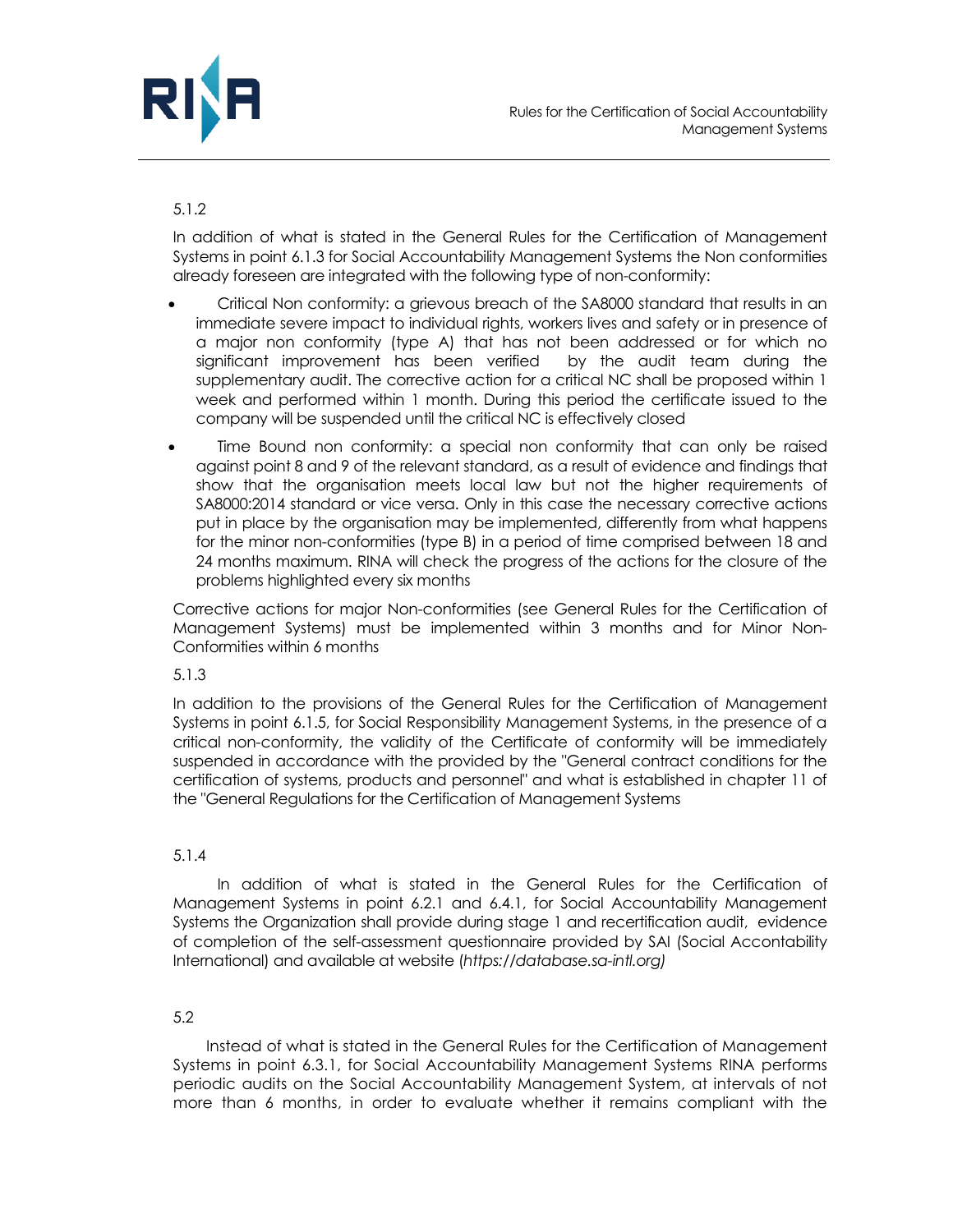

requirements of the reference specification. The date within which the audits must be performed is indicated on the three yearly audit programme sent to the organisation.

This programme may be modified by RINA according to the results of the previous surveillance audits.

If the limits of the surveillance audits are exceeded for justified reasons, this must be agreed with RINA in advance and recovered at the subsequent audit.

With regard to the admissibility of any deviations, refer to § 5.3 of these Rules.

#### -------------------------- 5.3

Notwithstanding the provisions of the General Regulations for the Certification of Management Systems in point 6.3.2, for Social Responsibility Management Systems and as prescribed by the Accreditation Body, starting from the sixth month from the closing date of stage 2 two semi-announced surveillance audits will take place annually.

These audits will not take place at the exact deadline planned according to the above, but over a period of 2 months between the same. In cases where, without reasonable reason (eg closing period for holidays) the customer does not agree to have the Semi Annunciata audit performed, the certificate will be immediately suspended.

At least every 12 months an audit must be carried out at the customer's site (either Semi Announced or Recertification).

The Recertification audit will be carried out after 30 months from the closing date of the second certification stage.

Even during the Semi Announced audits, the names of the technicians are previously communicated by RINA to the Organization, which has the right to object to their appointment, justifying the reasons.

## 5.4

In addition to the provisions of the General Rules for the Certification of Management Systems at point 6.3.2, for Social Responsibility Management Systems and as prescribed by the Accreditation Body, starting one year from the closing date of stage 2 certification audit, three Follow-up Review / Recertification follow up Review activities will take place on an annual basis.

These activities will be carried out preferably remotely, through video conferencing methods agreed from time to time with the audit team. The Follow-up Review activities are therefore aimed at confirming:

- the continuous adequacy of the certification purpose with the activities carried out by the organization
- the number of employees,
- the closure of previously formalized minor non-conformities and progress of actions for time-bound non-conformities
- the organisation's commitment to health and safety requirements, including monitoring results and records and any consequent actions taken
- the organization's commitment to its internal "monitoring", "complaint management" and "improvement" processes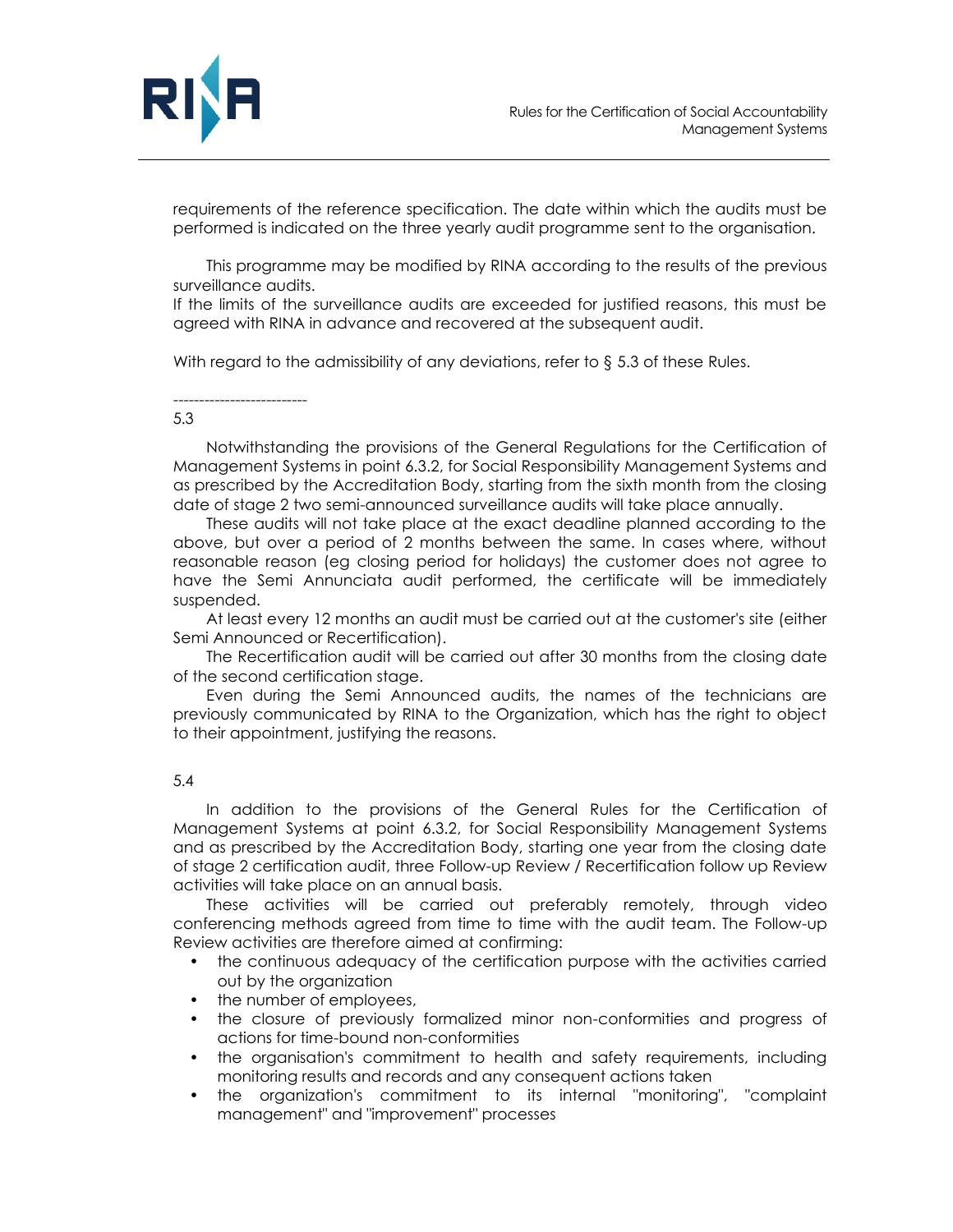

The Recertification Follow-up Review activity is scheduled at 33 months from the closing date of the second certification Stage and must take place over an eightweek time window.

This audit aims to confirm the conditions verified during the Recertification:

- certification purpose
- number of employees
- certified
- management and closure of critical or major non-conformities

# <span id="page-9-0"></span>**CHAPTER 6 TRANSFER OF ACCREDITED CERTIFICATES**

The first paragraph of chapter 10 of the General Rules for the Certification of Management Systems is replaced, for Social Accountability Management Systems, by the following:

If an organisation with a valid certificate issued by another body which is accredited by SAAS (Social Accountability Accreditation Services) wishes to transfer its certificate to RINA, it must send RINA the Informative Questionnaire as per point 3.1 of the General Rules for the Certification of Management Systems and explain why it is requesting the transfer.

All the other paragraphs of chapter 10 of the General Rules for the Certification of Management Systems apply, with the exception of the necessity to always perform an on-site audit at the site of the organization requesting for transfer of the certificate, using recertification times and equivalent to a recertification.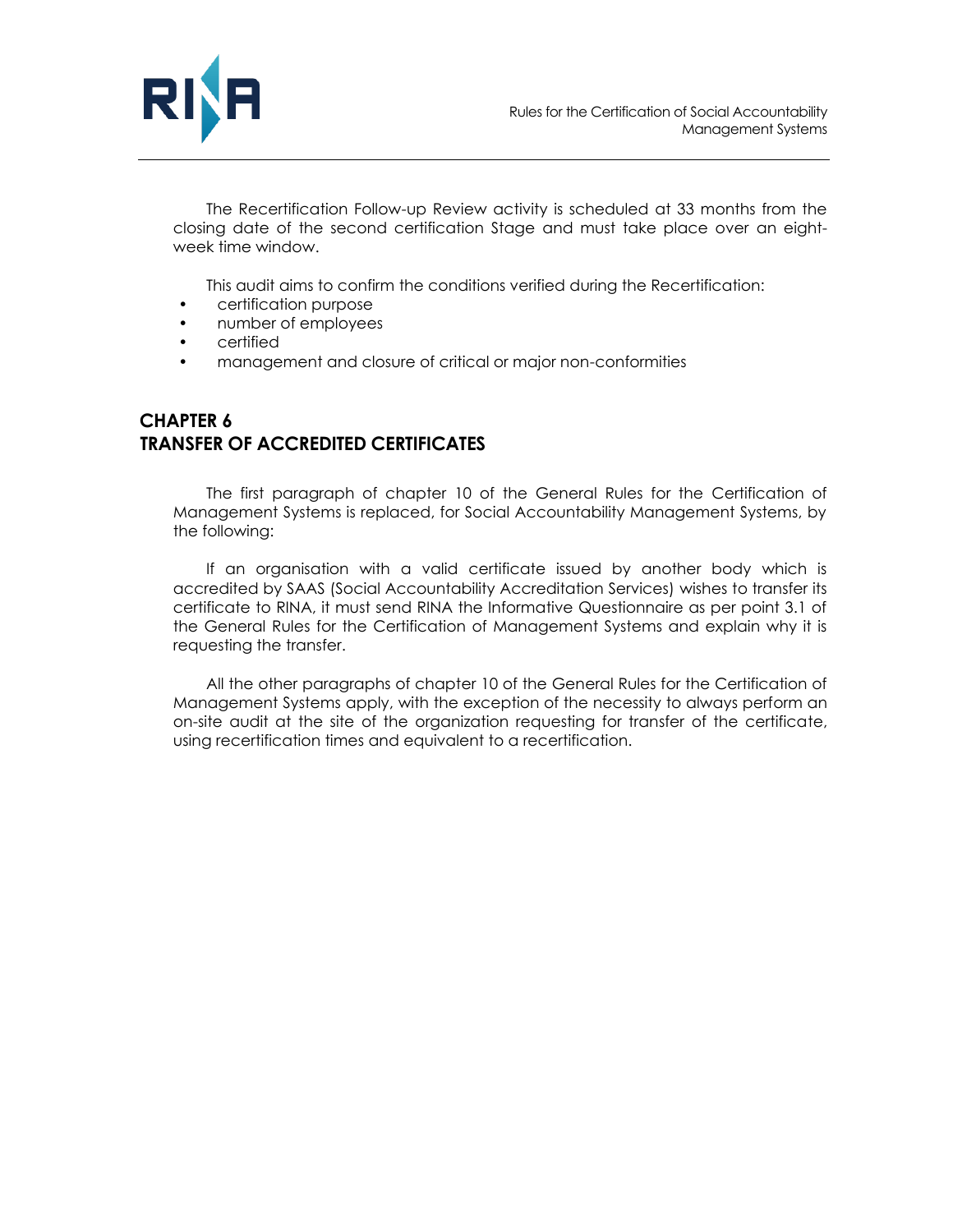

# <span id="page-10-0"></span>**CHAPTER 7 SPECIAL REQUIREMENTS FOR MULTISITE ORGANIZATION**

This paragraph contains additional requirements to the General Regulations for the Certification of Management Systems in point 9.1 for Social Responsibility Management Systems for multisite organizations.

## 7.1

Internal audits carried out by the Organization

To proceed with the first certification process, the organization must have carried out an internal audit cycle on all sites included in the certification perimeter before carrying out the second certification stage

The internal audit cycle must be repeated on all sites before the Recertification

Internal audits must take place every two years in the three-year cycle of validity of the certificate.

## 7.2

#### Audit planning

The planning of audits in the three-year period of validity of the Certification (in partial exception to what is defined in  $\S$  5.3), foresees the performance of on-site audits announced at a minimum frequency of six months (instead of alternating between Followup Review Audits and Valid Half-Announced Audits for single site Organizations).

The six-month period is counted from the closing date of the second certification stage and must take place within a time window of 8 weeks. Each six-monthly audit will involve the Headquarters (Management) and a selected sample of sites.

As for single site organizations, a Recertification audit is scheduled at 30 months from the end date of the Stage 2 certification.

At 33 months after the closing date of the Certification audit, a Follow-up and Recertification Review audit is scheduled to take place at the Organization's headquarters (with the same purposes already outlined for audits on single-site companies)